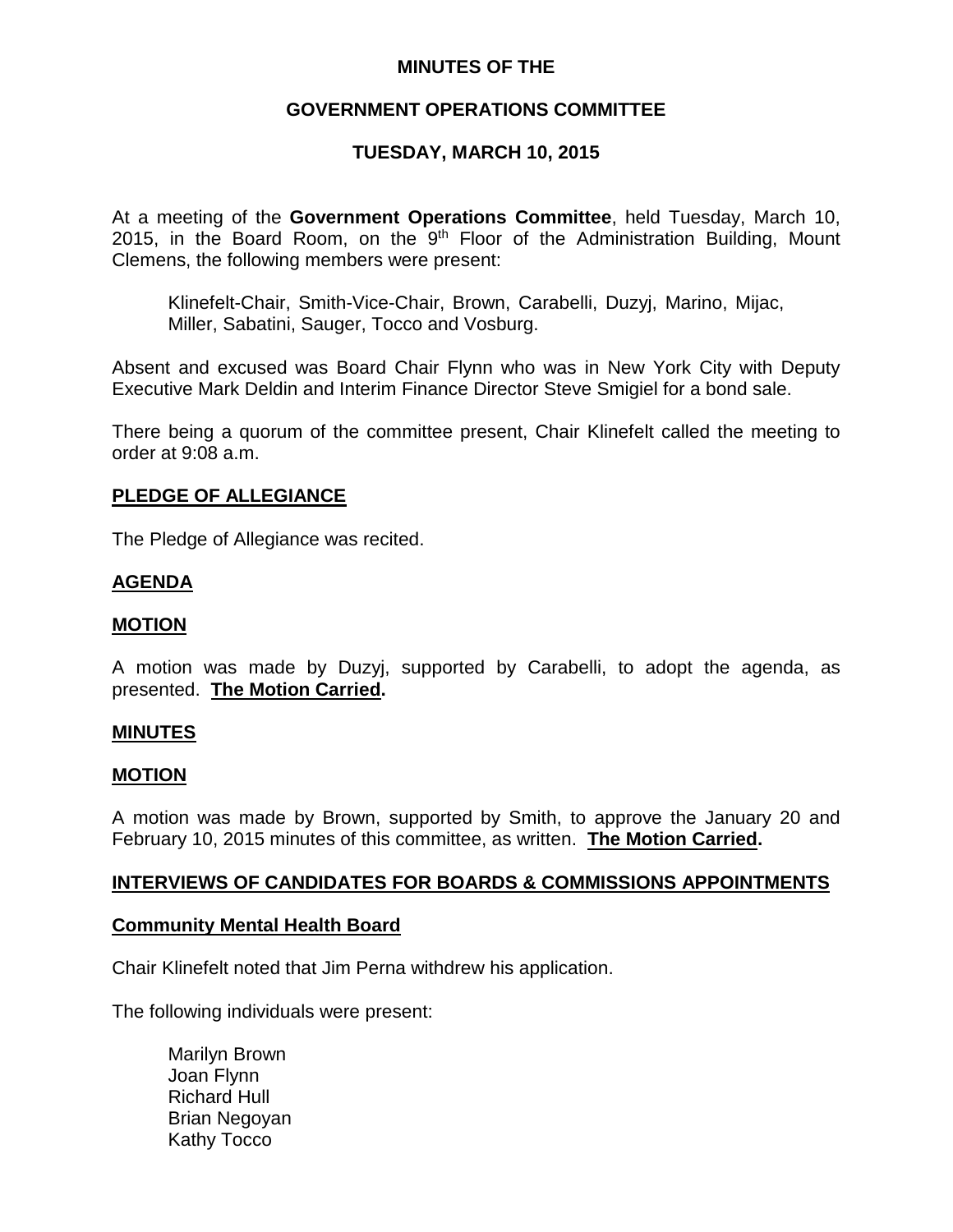The following commissioner spoke: Tocco.

Chair Klinefelt stated that the appointments will be made at the March  $12<sup>th</sup>$  Full Board meeting.

# **Ethics Board**

The following individual was present:

Donald Amboyer

The following commissioners spoke: Sauger and Vosburg.

Chair Klinefelt noted that the appointment will be made at the March 12<sup>th</sup> Full Board meeting.

# **PRESENTATION OF APPLICANTS FOR TRUSTEE ON THE INTERMEDIATE TRUST BOARD**

Chair Klinefelt stated that applications have been submitted by Commissioners Don Brown and Fred Miller and those have been provided.

### **MOTION**

A motion was made by Carabelli, supported by Smith, to receive and file the applications. **The Motion Carried.**

Chair Klinefelt noted that the appointment will be made at the March  $12<sup>th</sup>$  Full Board meeting.

### **PROPOSED ORGANIZATION PLAN BY OFFICE OF COUNTY EXECUTIVE (INFORMATION ONLY)**

### **MOTION**

A motion was made by Tocco, supported by Miller, to receive and file the proposed Organization Plan submitted by the Office of County Executive. **The Motion Carried.**

# **DISCUSSION/ACTION ON AMENDMENT TO 2015-16 BOARD RULES**

Chair Klinefelt provided an explanation of the proposed change.

The following commissioner spoke: Carabelli.